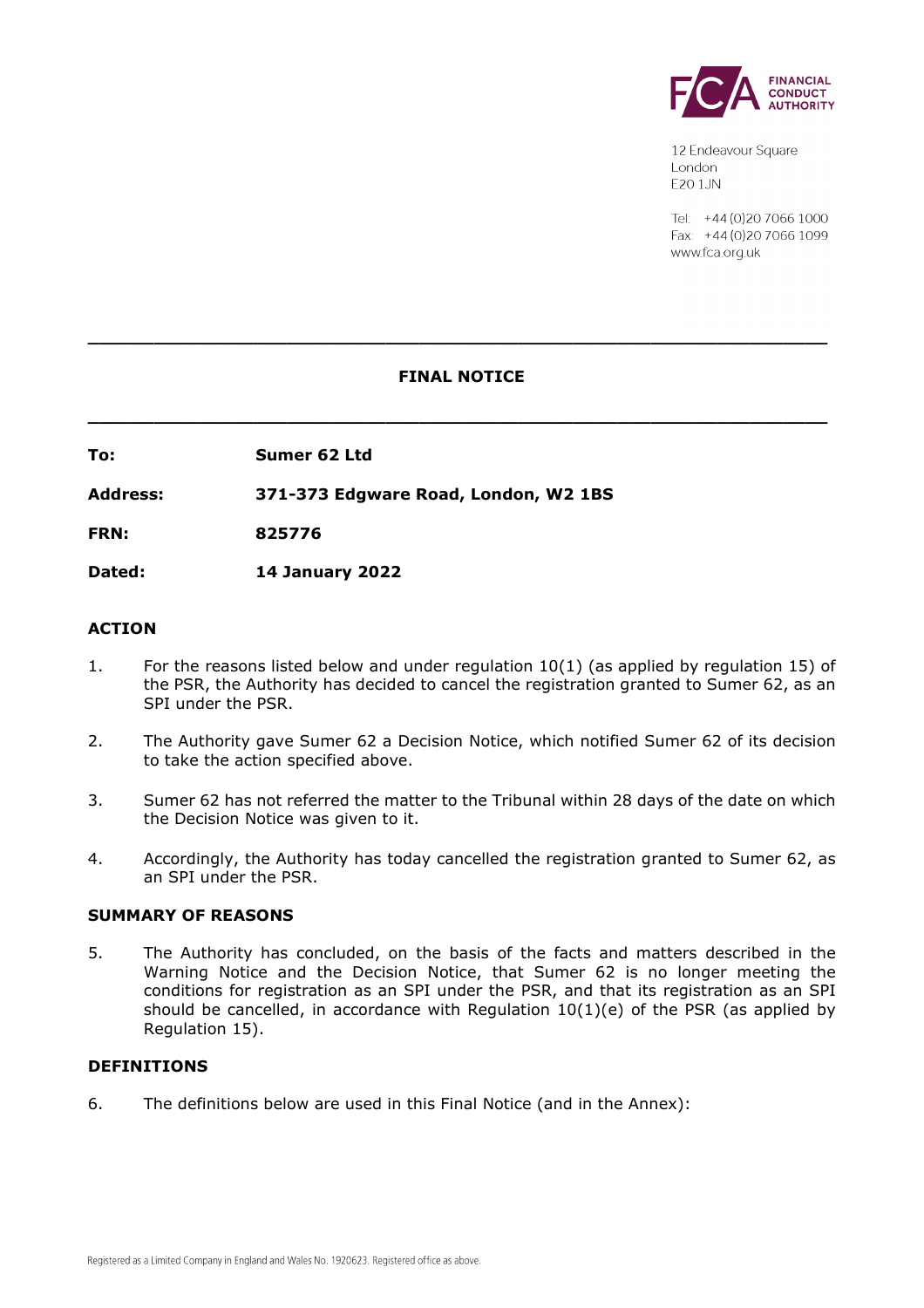"the Act" means the Financial Services and Markets Act 2000;

"the Authority" means the Financial Conduct Authority;

"the Decision Notice" means the decision notice given to Sumer 62 dated 16 December 2021;

"DEPP" means the Authority's Decision Procedure and Penalties manual;

"EG" means the Enforcement Guide;

"HMRC" means Her Majesty's Revenue and Customs;

"MLR" means the Money Laundering, Terrorist Financing and Transfer of Funds (Information on the Payer) Regulations 2017;

"the PSR" means the Payment Services Regulations 2017;

"the RDC" means the Regulatory Decisions Committee of the Authority (see further under Procedural Matters below);

"Sumer 62" means Sumer 62 Ltd;

"SPI" means Small Payment Institution;

"the Tribunal" means the Upper Tribunal (Tax and Chancery Chamber); and

"the Warning Notice" means the warning notice given to Sumer 62 dated 25 November 2021.

## **RELEVANT STATUTORY PROVISIONS**

7. The statutory and regulatory provisions relevant to this Final Notice are set out in the Annex.

#### **FACTS AND MATTERS RELIED ON**

- 8. Sumer 62 was registered by the Authority on 1 February 2019 as an SPI.
- 9. On 8 October 2020, HMRC removed Sumer 62 from the register maintained under the MLR. Therefore, Sumer 62 no longer meets the conditions for registration set out in Regulations  $14(4)$  to  $14(11)$  of the PSR, specifically the condition in Regulation  $14(11)$ . Sumer 62 has failed to apply to cancel its registration despite requests by the Authority that it do so.

#### **PROCEDURAL MATTERS**

#### **Important**

10. This Final Notice is given to Sumer 62 in accordance with regulation 10(3)(a), (4) and (5) of the PSR (as applied by regulation 15) and it is being served on Sumer 62 at the address last notified to the Authority as Sumer 62's principal place of business.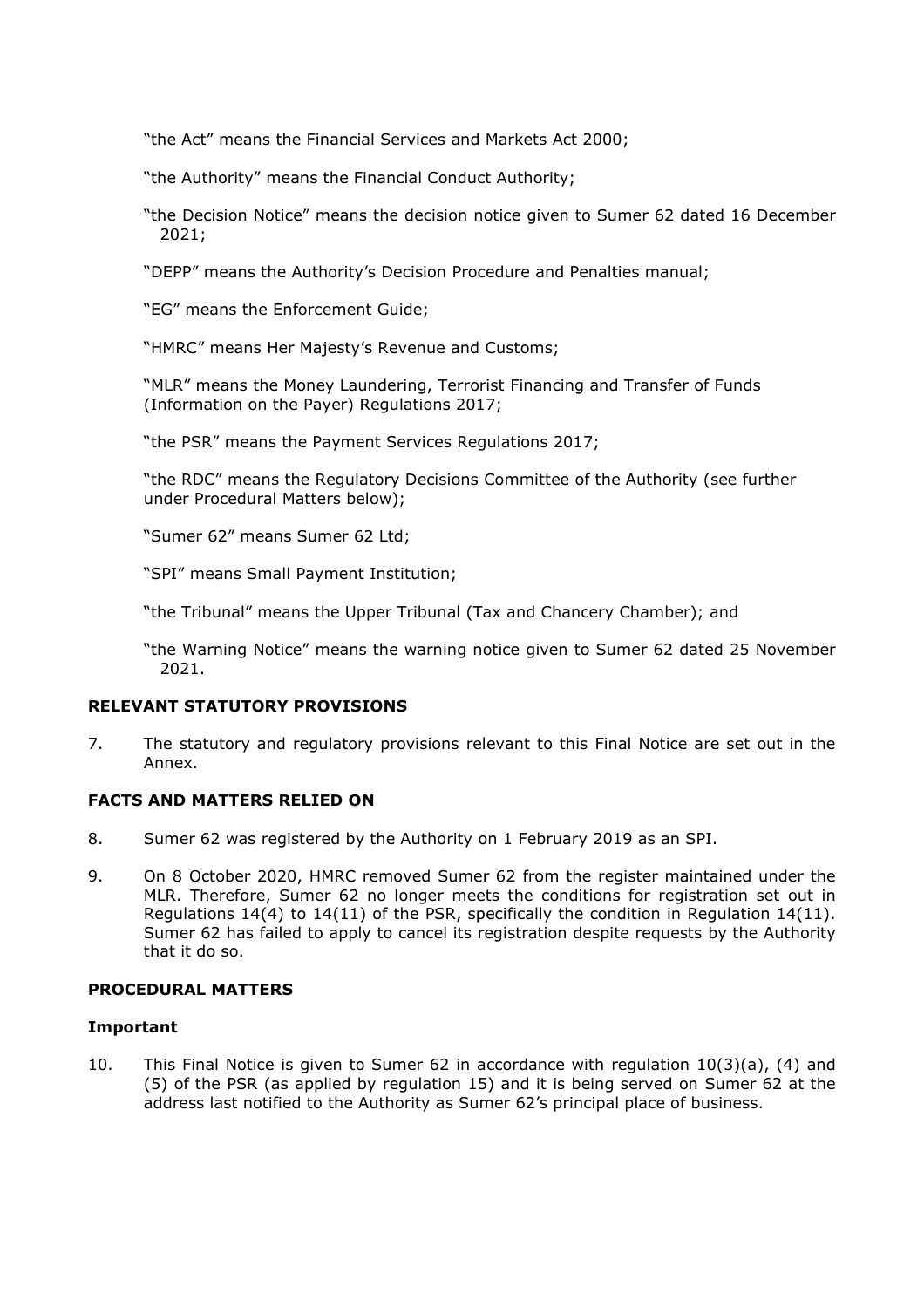## **Decision Maker**

11. The decision which gave rise to the obligation to give this Final Notice was made by the RDC. The RDC is a committee of the Authority which takes certain decisions on behalf of the Authority. The members of the RDC are separate to the Authority staff involved in conducting investigations and recommending action against firms and individuals. Further information about the RDC can be found on the Authority's website:

<https://www.fca.org.uk/about/committees/regulatory-decisions-committee-rdc>

## **Publicity**

12. Sections 391(4), (6) and (7) of the Act (as applied by paragraph 10 of Part 1 of Schedule 6 to the PSR) apply to the publication of information about the matter to which this Final Notice relates. Under those provisions, the Authority must publish such information about the matter to which this Final Notice relates as the Authority considers appropriate.

## **Authority Contact**

13. For more information concerning this matter generally, Sumer 62 should contact Tania Dratcu at the Authority (direct line: 020 7066 6764 / email: Tania.Dratcu@fca.org.uk).

**Anna Couzens Enforcement and Market Oversight**